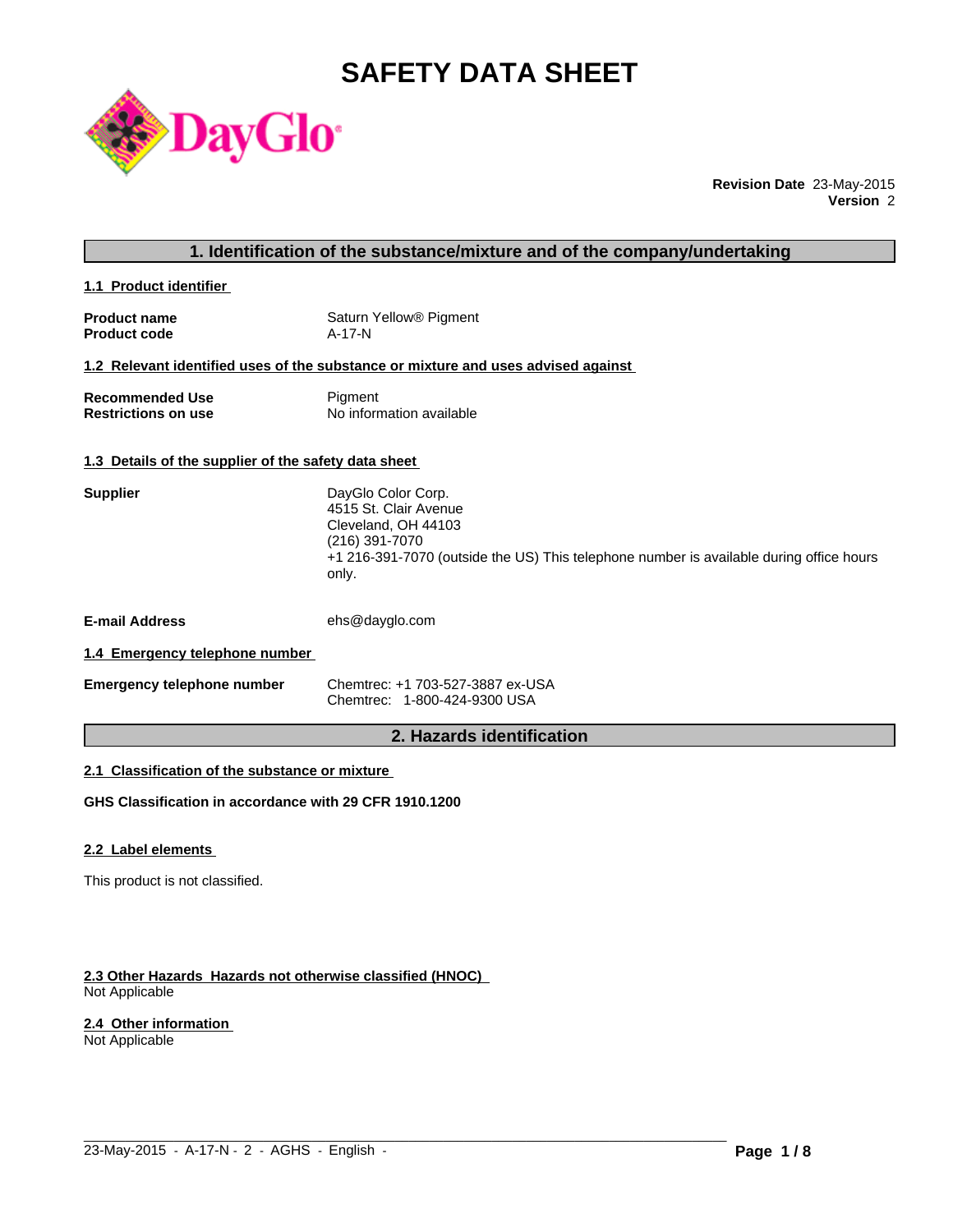# **3. Composition/Information on Ingredients**

 $\overline{\phantom{a}}$  ,  $\overline{\phantom{a}}$  ,  $\overline{\phantom{a}}$  ,  $\overline{\phantom{a}}$  ,  $\overline{\phantom{a}}$  ,  $\overline{\phantom{a}}$  ,  $\overline{\phantom{a}}$  ,  $\overline{\phantom{a}}$  ,  $\overline{\phantom{a}}$  ,  $\overline{\phantom{a}}$  ,  $\overline{\phantom{a}}$  ,  $\overline{\phantom{a}}$  ,  $\overline{\phantom{a}}$  ,  $\overline{\phantom{a}}$  ,  $\overline{\phantom{a}}$  ,  $\overline{\phantom{a}}$ 

#### **Substance**

This material is not considered hazardous by the OSHA Hazard Communication Standard (29 CFR 1910.1200).

\* The exact percentage (concentration) of composition has been withheld as a trade secret.

|                                                                   | 4. First aid measures                                                                                                                                                                                                   |
|-------------------------------------------------------------------|-------------------------------------------------------------------------------------------------------------------------------------------------------------------------------------------------------------------------|
| 4.1 Description of first-aid measures                             |                                                                                                                                                                                                                         |
| General advice                                                    | No information available.                                                                                                                                                                                               |
| Eye contact                                                       | Immediately flush with plenty of water. After initial flushing, remove any contact lenses and<br>continue flushing for at least 15 minutes. Keep eye wide open while rinsing. If symptoms<br>persist, call a physician. |
| <b>Skin contact</b>                                               | Immediate medical attention is not required. Wash off with soap and water.                                                                                                                                              |
| <b>Inhalation</b>                                                 | Immediate medical attention is not required. Move to fresh air.                                                                                                                                                         |
| Ingestion                                                         | Do NOT induce vomiting. Drink plenty of water. Consult a physician.                                                                                                                                                     |
| 4.2 Most important symptoms and effects, both acute and delayed   |                                                                                                                                                                                                                         |
| <b>Symptoms</b>                                                   | See Section 2.2, Label Elements and/or Section 11, Toxicological effects.                                                                                                                                               |
|                                                                   | 4.3 Recommendations for immediate medical care and/or special treatment                                                                                                                                                 |
| Notes to physician                                                | Treat symptomatically.                                                                                                                                                                                                  |
|                                                                   | 5. Fire-Fighting Measures                                                                                                                                                                                               |
| 5.1 Extinguishing media                                           |                                                                                                                                                                                                                         |
| Suitable extinguishing media                                      | Use extinguishing measures that are appropriate to local circumstances and the surrounding environment.                                                                                                                 |
| <b>Unsuitable Extinguishing Media</b>                             | None.                                                                                                                                                                                                                   |
| 5.2 Specific hazards arising from the substance or mixture        |                                                                                                                                                                                                                         |
| <b>Special Hazard</b><br>None known based on information supplied |                                                                                                                                                                                                                         |
| <b>Hazardous Combustion Products</b>                              | Carbon oxides. Nitrogen oxides (NOx). Oxides of sulfur.                                                                                                                                                                 |

#### **Explosion Data**

**Sensitivity to Mechanical Impact** None. **Sensitivity to Static Discharge** Fine dust dispersed in air, in sufficient concentrations, and in the presence of an ignition source is a potential dust explosion hazard.

#### **5.3 Advice for firefighters**

As in any fire, wear self-contained breathing apparatus pressure-demand, MSHA/NIOSH (approved or equivalent) and full protective gear.

 $\_$  ,  $\_$  ,  $\_$  ,  $\_$  ,  $\_$  ,  $\_$  ,  $\_$  ,  $\_$  ,  $\_$  ,  $\_$  ,  $\_$  ,  $\_$  ,  $\_$  ,  $\_$  ,  $\_$  ,  $\_$  ,  $\_$  ,  $\_$  ,  $\_$  ,  $\_$  ,  $\_$  ,  $\_$  ,  $\_$  ,  $\_$  ,  $\_$  ,  $\_$  ,  $\_$  ,  $\_$  ,  $\_$  ,  $\_$  ,  $\_$  ,  $\_$  ,  $\_$  ,  $\_$  ,  $\_$  ,  $\_$  ,  $\_$  ,

# **6. Accidental Release Measures**

# **6.1 Personal precautions, protective equipment and emergency procedures**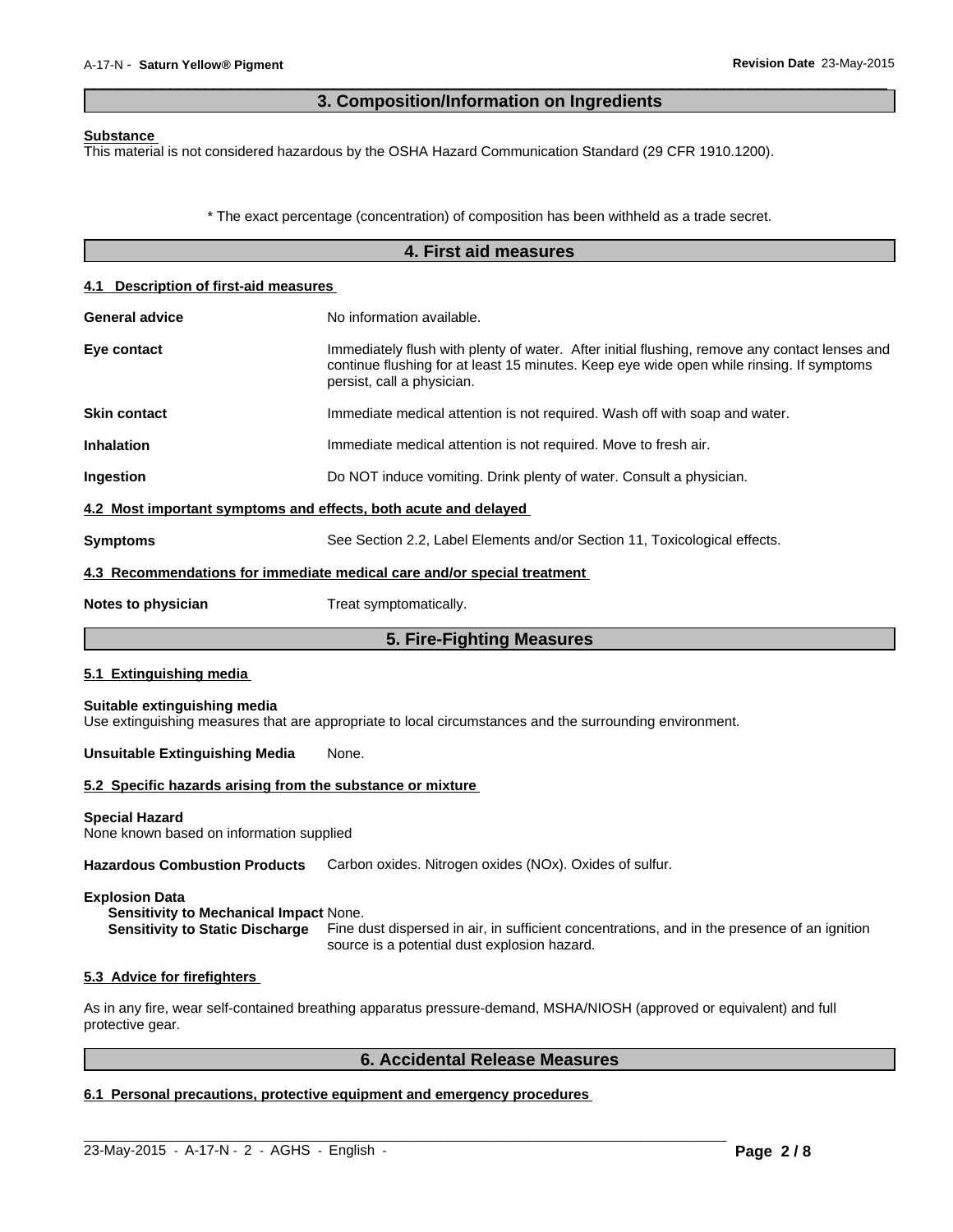Ensure adequate ventilation, especially in confined areas. Use personal protective equipment.

### **6.2 Environmental precautions**

Dust deposits should not be allowed to accumulate on surfaces as these may form an explosive mixture if they are released into the atmosphere in sufficient concentration. Avoid dispersal of dust in the air (i.e., cleaning dusty surfaces with compressed air). Nonsparking tools should be used. Prevent product from entering drains. See Section 12 for additional Ecological information.

 $\overline{\phantom{a}}$  ,  $\overline{\phantom{a}}$  ,  $\overline{\phantom{a}}$  ,  $\overline{\phantom{a}}$  ,  $\overline{\phantom{a}}$  ,  $\overline{\phantom{a}}$  ,  $\overline{\phantom{a}}$  ,  $\overline{\phantom{a}}$  ,  $\overline{\phantom{a}}$  ,  $\overline{\phantom{a}}$  ,  $\overline{\phantom{a}}$  ,  $\overline{\phantom{a}}$  ,  $\overline{\phantom{a}}$  ,  $\overline{\phantom{a}}$  ,  $\overline{\phantom{a}}$  ,  $\overline{\phantom{a}}$ 

#### **6.3 Methods and materials for containment and cleaning up**

| <b>Methods for Containment</b> | Prevent dust cloud. Cover powder spill with plastic sheet or tarp to minimize spreading.                                                                                                                                                                                                                                                                                                |
|--------------------------------|-----------------------------------------------------------------------------------------------------------------------------------------------------------------------------------------------------------------------------------------------------------------------------------------------------------------------------------------------------------------------------------------|
| Methods for cleaning up        | Avoid dust formation. Take precautionary measures against static discharges. Do not dry<br>sweep dust. Wet dust with water before sweeping or use a vacuum to collect dust. Use<br>personal protective equipment. Take up mechanically and collect in suitable container for<br>disposal. Prevent product from entering drains. Keep in suitable and closed containers for<br>disposal. |
|                                |                                                                                                                                                                                                                                                                                                                                                                                         |

| 7. Handling and storage                                          |                                                                                                                                                            |  |
|------------------------------------------------------------------|------------------------------------------------------------------------------------------------------------------------------------------------------------|--|
| 7.1 Precautions for safe handling                                |                                                                                                                                                            |  |
| Advice on safe handling                                          | Avoid dust formation. Take precautionary measures against static discharges. Fine dust<br>dispersed in air may ignite. Wear personal protective equipment. |  |
| <b>Hygiene measures</b>                                          | Handle in accordance with good industrial hygiene and safety practice.                                                                                     |  |
| 7.2 Conditions for safe storage, including any incompatibilities |                                                                                                                                                            |  |
| <b>Storage Conditions</b>                                        | Keep tightly closed in a dry and cool place.                                                                                                               |  |
| <b>Materials to Avoid</b>                                        | No materials to be especially mentioned.                                                                                                                   |  |

# **8. Exposure controls/personal protection**

#### **8.1 Occupational Exposure Limits (OEL)**

#### **8.2 Appropriate engineering controls**

| <b>Engineering Measures</b>   | <b>Showers</b><br>Eyewash stations<br>Ventilation systems.                                                                                                                                                                                                                                                                                                                                |
|-------------------------------|-------------------------------------------------------------------------------------------------------------------------------------------------------------------------------------------------------------------------------------------------------------------------------------------------------------------------------------------------------------------------------------------|
|                               | 8.3 Individual protection measures, such as personal protective equipment                                                                                                                                                                                                                                                                                                                 |
| <b>Eye/Face Protection</b>    | Safety glasses with side-shields.                                                                                                                                                                                                                                                                                                                                                         |
| Skin and body protection      | Wear chemical resistant footwear and clothing such as gloves, an apron or a whole body<br>suit as appropriate.                                                                                                                                                                                                                                                                            |
| <b>Respiratory protection</b> | If irritation is experienced, NIOSH/MSHA approved respiratory protection should be worn.<br>Positive-pressure supplied air respirators may be required for high airborne contaminant<br>concentrations. Respiratory protection must be provided in accordance with current local<br>regulations. NIOSH/MSHA approved respiratory protection should be worn if exposure is<br>anticipated. |
| <b>Hygiene measures</b>       | See section 7 for more information                                                                                                                                                                                                                                                                                                                                                        |

 $\_$  ,  $\_$  ,  $\_$  ,  $\_$  ,  $\_$  ,  $\_$  ,  $\_$  ,  $\_$  ,  $\_$  ,  $\_$  ,  $\_$  ,  $\_$  ,  $\_$  ,  $\_$  ,  $\_$  ,  $\_$  ,  $\_$  ,  $\_$  ,  $\_$  ,  $\_$  ,  $\_$  ,  $\_$  ,  $\_$  ,  $\_$  ,  $\_$  ,  $\_$  ,  $\_$  ,  $\_$  ,  $\_$  ,  $\_$  ,  $\_$  ,  $\_$  ,  $\_$  ,  $\_$  ,  $\_$  ,  $\_$  ,  $\_$  ,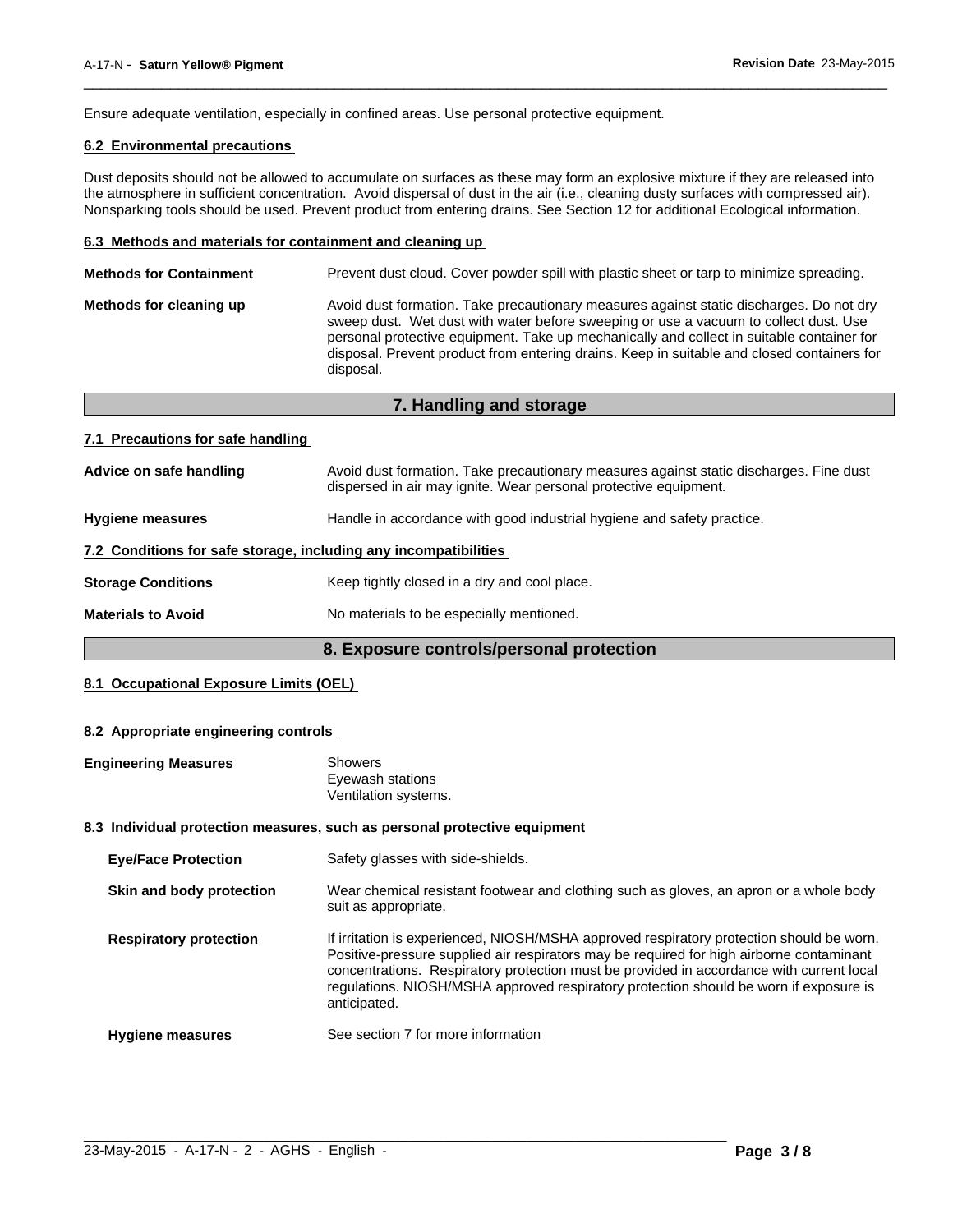# **9. Physical and chemical properties**

 $\overline{\phantom{a}}$  ,  $\overline{\phantom{a}}$  ,  $\overline{\phantom{a}}$  ,  $\overline{\phantom{a}}$  ,  $\overline{\phantom{a}}$  ,  $\overline{\phantom{a}}$  ,  $\overline{\phantom{a}}$  ,  $\overline{\phantom{a}}$  ,  $\overline{\phantom{a}}$  ,  $\overline{\phantom{a}}$  ,  $\overline{\phantom{a}}$  ,  $\overline{\phantom{a}}$  ,  $\overline{\phantom{a}}$  ,  $\overline{\phantom{a}}$  ,  $\overline{\phantom{a}}$  ,  $\overline{\phantom{a}}$ 

| 9.1 Information on basic physical and chemical properties |                          |                          |
|-----------------------------------------------------------|--------------------------|--------------------------|
| <b>Physical state</b>                                     | Solid                    |                          |
| Appearance                                                | Powder                   |                          |
| Color                                                     | Yellow                   |                          |
| Odor                                                      | Pungent                  |                          |
| <b>Odor Threshold</b>                                     | No information available |                          |
| <b>Property</b>                                           | <b>Values</b>            | Remarks • Methods        |
| рH                                                        | Not Applicable           |                          |
| Melting/freezing point                                    | 110 °C / 230 °F          |                          |
| Boiling point/boiling range                               | Not applicable           | No information available |
| <b>Flash Point</b>                                        | Not Applicable           | No information available |
| <b>Evaporation rate</b>                                   | Not Applicable           | No information available |
| <b>Flammability (solid, gas)</b>                          |                          | No information available |
| <b>Flammability Limits in Air</b>                         |                          |                          |
| upper flammability limit                                  |                          | No information available |
| lower flammability limit                                  |                          | No information available |
| Vapor pressure                                            | Not Applicable           |                          |
| Vapor density                                             | Not Applicable           |                          |
| <b>Specific Gravity</b>                                   | 1.36                     |                          |
| <b>Water solubility</b>                                   | Insoluble in water       |                          |
| Solubility in other solvents                              |                          | No information available |
| <b>Partition coefficient</b>                              |                          | No information available |
| <b>Autoignition temperature</b>                           |                          | No information available |
| <b>Decomposition temperature</b>                          |                          | No information available |
| <b>Viscosity, kinematic</b>                               |                          | No information available |
| <b>Viscosity, dynamic</b>                                 |                          | No information available |
| <b>Explosive properties</b>                               |                          | No information available |
| <b>Oxidizing Properties</b>                               |                          | No information available |
|                                                           |                          |                          |

#### **9.2 Other information Volatile organic compounds (VOC)** None **content**

# **10. Stability and Reactivity**

 $\_$  ,  $\_$  ,  $\_$  ,  $\_$  ,  $\_$  ,  $\_$  ,  $\_$  ,  $\_$  ,  $\_$  ,  $\_$  ,  $\_$  ,  $\_$  ,  $\_$  ,  $\_$  ,  $\_$  ,  $\_$  ,  $\_$  ,  $\_$  ,  $\_$  ,  $\_$  ,  $\_$  ,  $\_$  ,  $\_$  ,  $\_$  ,  $\_$  ,  $\_$  ,  $\_$  ,  $\_$  ,  $\_$  ,  $\_$  ,  $\_$  ,  $\_$  ,  $\_$  ,  $\_$  ,  $\_$  ,  $\_$  ,  $\_$  ,

#### **10.1 Reactivity**

.

No dangerous reaction known under conditions of normal use

#### **10.2 Chemical stability**

Stable

#### **10.3 Possibility of hazardous reactions**

Hazardous polymerization does not occur.

### **10.4 Conditions to Avoid**

Dust formation. Take precautionary measures against static discharges.

#### **10.5 Incompatible Materials**

None known based on information supplied.

# **10.6 Hazardous Decomposition Products**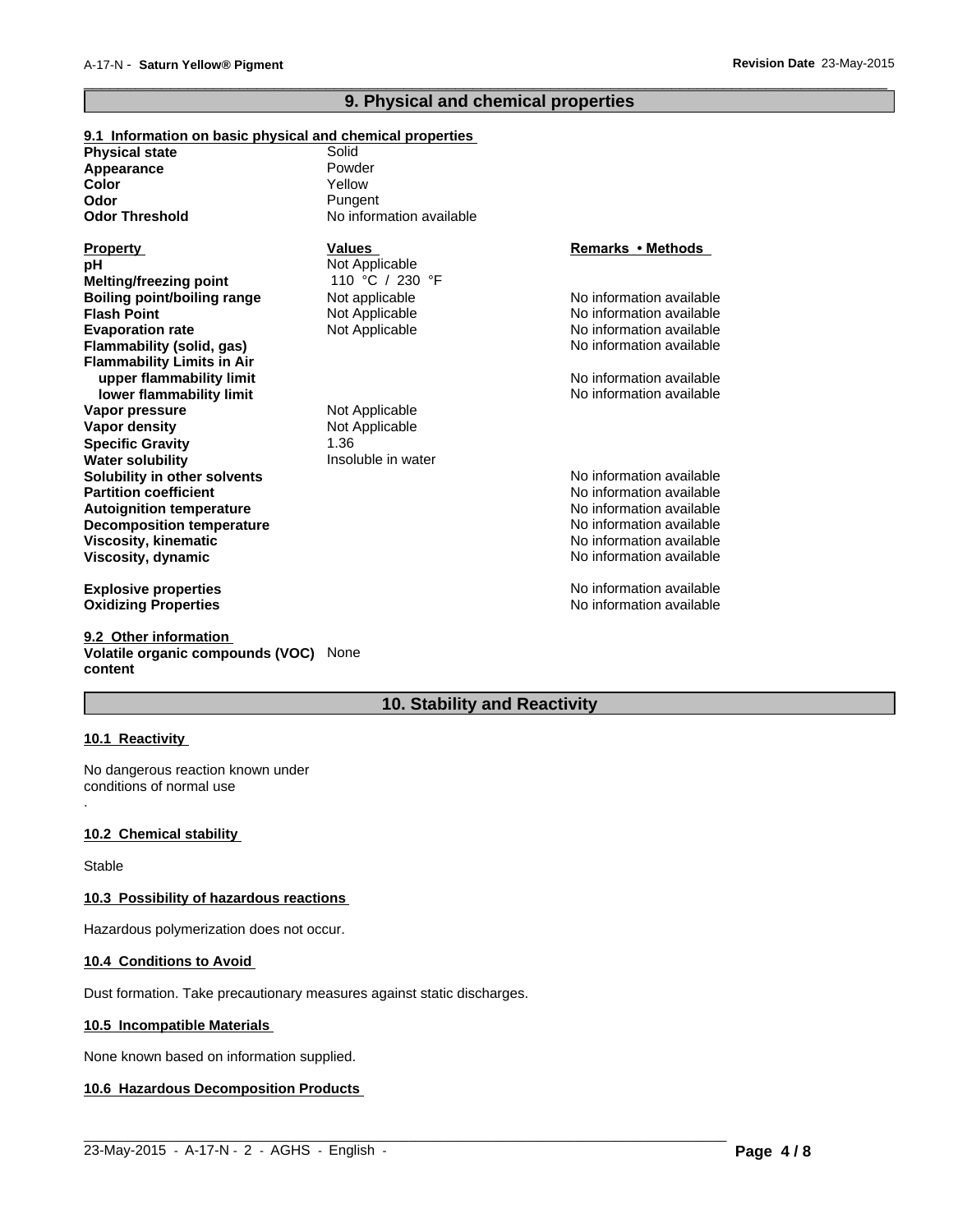None known based on information supplied.

# **11. Toxicological information**

 $\overline{\phantom{a}}$  ,  $\overline{\phantom{a}}$  ,  $\overline{\phantom{a}}$  ,  $\overline{\phantom{a}}$  ,  $\overline{\phantom{a}}$  ,  $\overline{\phantom{a}}$  ,  $\overline{\phantom{a}}$  ,  $\overline{\phantom{a}}$  ,  $\overline{\phantom{a}}$  ,  $\overline{\phantom{a}}$  ,  $\overline{\phantom{a}}$  ,  $\overline{\phantom{a}}$  ,  $\overline{\phantom{a}}$  ,  $\overline{\phantom{a}}$  ,  $\overline{\phantom{a}}$  ,  $\overline{\phantom{a}}$ 

#### **11.1 Acute toxicity**

#### **Numerical measures of toxicity: Product Information**

| LD50 Oral:         | LD50 Dermal:          |
|--------------------|-----------------------|
| 16,000 mg/kg (rat) | 23,000<br>mg/kg (rat) |

#### **Numerical measures of toxicity: Component Information**

#### **11.2 Information on toxicological effects**

#### **Skin corrosion/irritation**

Product Information

• Not a dermal irritant

Component Information

• No information available

#### **Eye damage/irritation**

Product Information

• Dust contact with the eyes can lead to mechanical irritation

Component Information

• No information available

#### **Respiratory or skin sensitization**

Product Information • No information available Component Information • No information available

#### **Germ Cell Mutagenicity**

Product Information • No information available Component Information • No information available

#### **Carcinogenicity**

• This product contains <0.1% free formaldehyde and may be capable of outgassing formaldehyde at levels in excess of OSHA's Action Level under some conditions of use. Formaldehyde is a known cancer hazard. Long term exposure may result in dermatitis or respiratory sensitization for sensitive individuals.

 $\_$  ,  $\_$  ,  $\_$  ,  $\_$  ,  $\_$  ,  $\_$  ,  $\_$  ,  $\_$  ,  $\_$  ,  $\_$  ,  $\_$  ,  $\_$  ,  $\_$  ,  $\_$  ,  $\_$  ,  $\_$  ,  $\_$  ,  $\_$  ,  $\_$  ,  $\_$  ,  $\_$  ,  $\_$  ,  $\_$  ,  $\_$  ,  $\_$  ,  $\_$  ,  $\_$  ,  $\_$  ,  $\_$  ,  $\_$  ,  $\_$  ,  $\_$  ,  $\_$  ,  $\_$  ,  $\_$  ,  $\_$  ,  $\_$  ,

#### **Reproductive toxicity**

Product Information • No information available Component Information • No information available

#### **STOT - single exposure** No information available

**STOT - repeated exposure**

• No known effect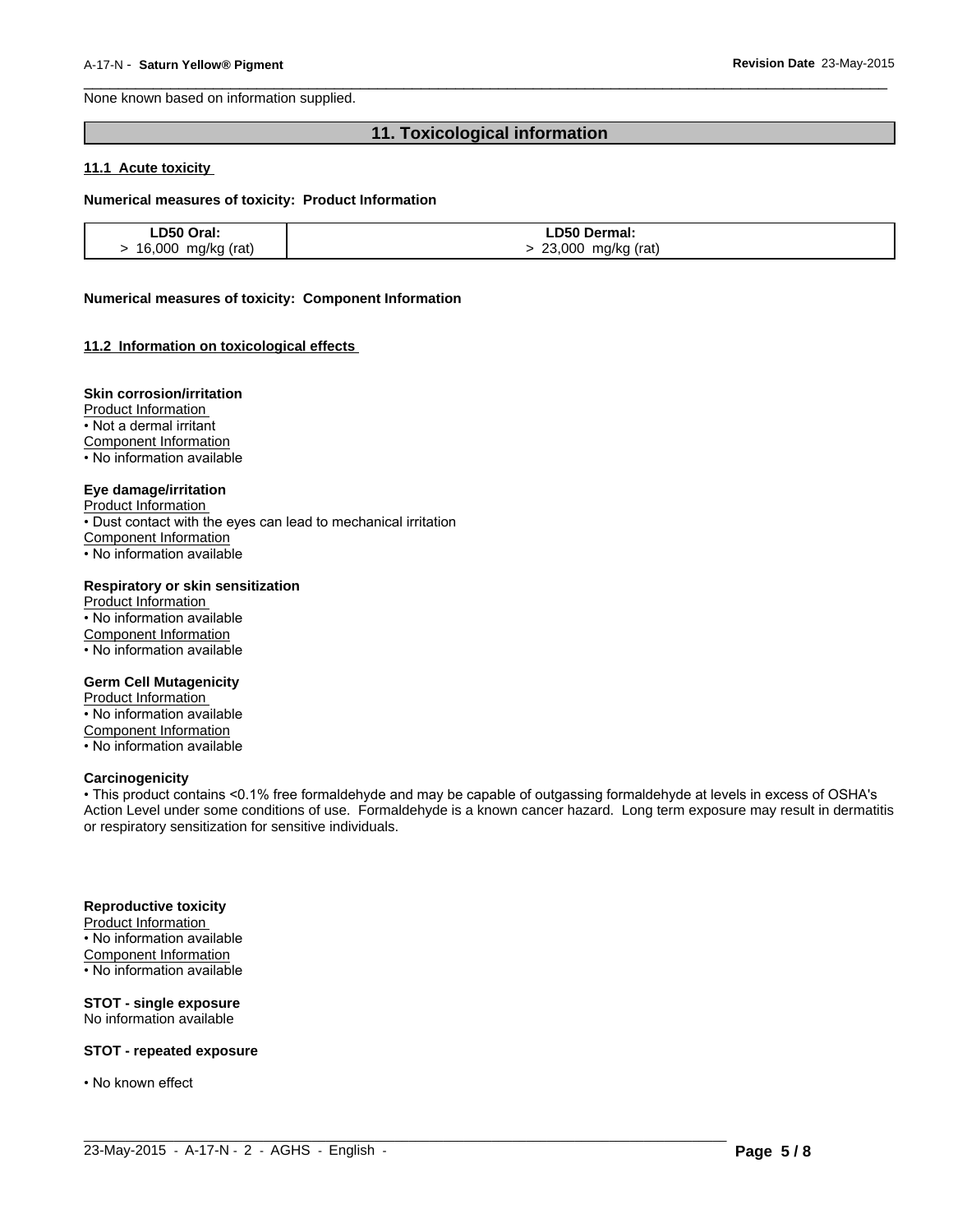#### **Other adverse effects** Target Organs • No information available Product Information • No information available Component Information • No information available

#### **Aspiration hazard**

Product Information • No information available Component Information • No information available

# **12. Ecological information**

 $\overline{\phantom{a}}$  ,  $\overline{\phantom{a}}$  ,  $\overline{\phantom{a}}$  ,  $\overline{\phantom{a}}$  ,  $\overline{\phantom{a}}$  ,  $\overline{\phantom{a}}$  ,  $\overline{\phantom{a}}$  ,  $\overline{\phantom{a}}$  ,  $\overline{\phantom{a}}$  ,  $\overline{\phantom{a}}$  ,  $\overline{\phantom{a}}$  ,  $\overline{\phantom{a}}$  ,  $\overline{\phantom{a}}$  ,  $\overline{\phantom{a}}$  ,  $\overline{\phantom{a}}$  ,  $\overline{\phantom{a}}$ 

# **12.1 Toxicity**

**Ecotoxicity No information available** 

< 1 % of the mixture consists of components(s) of unknown hazards to the aquatic environment

#### **Ecotoxicity effects**

#### **12.2 Persistence and degradability**

No information available.

# **12.3 Bioaccumulative potential**

Discharge into the environment must be avoided

#### **12.4 Mobility in soil**

No information available.

#### **12.5 Other adverse effects**

No information available

# **13. Disposal Considerations**

#### **13.1 Waste Disposal Guidance**

Dispose of in accordance with federal, state, and local regulations.

# **14. Transport Information**

| DOT         | Not regulated |
|-------------|---------------|
| MEX         | Not regulated |
| <b>IMDG</b> | Not regulated |
| <b>IATA</b> | Not regulated |

# **15. Regulatory information**

**15.1 International Inventories**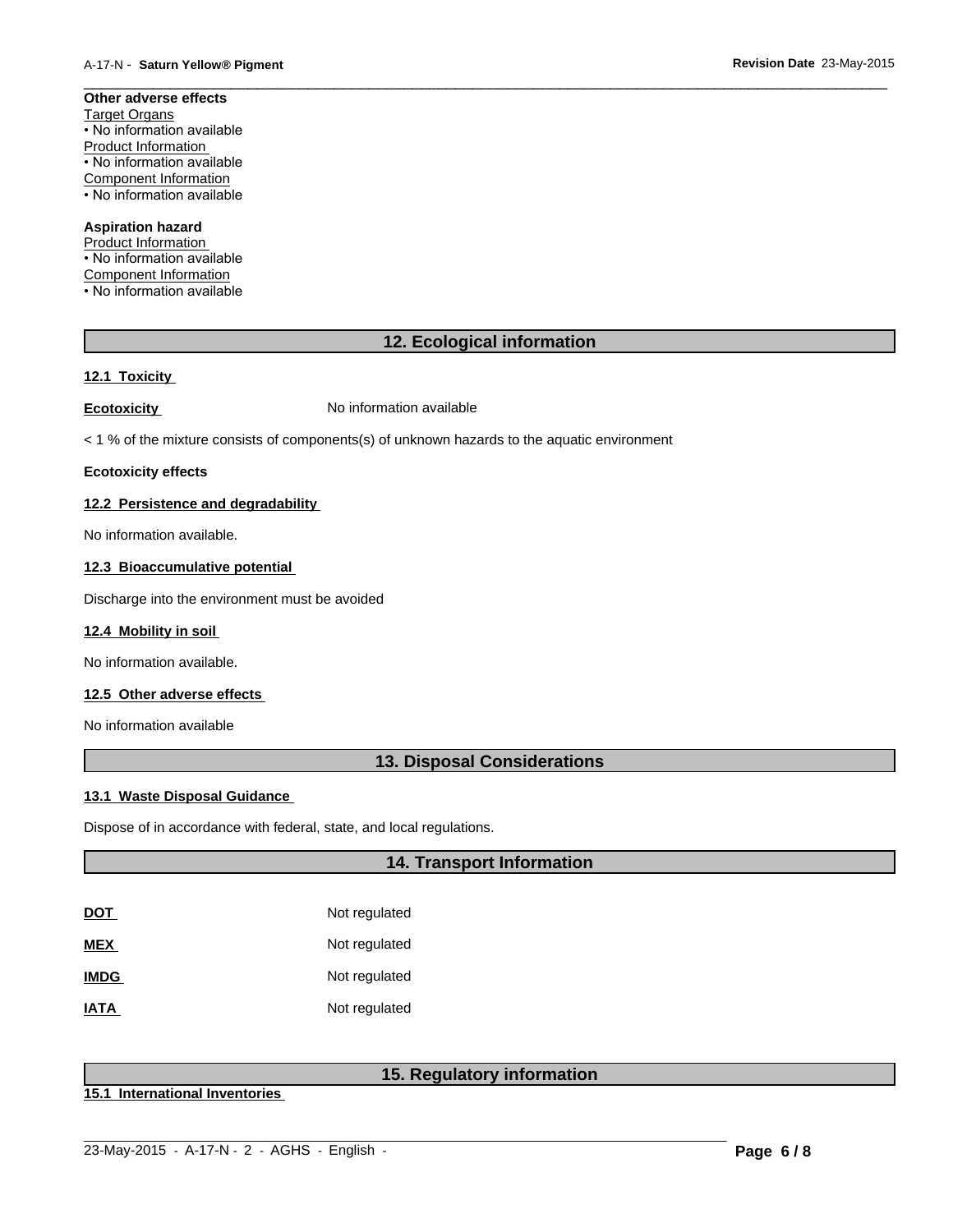| TSCA                 | Complies |  |
|----------------------|----------|--|
| DSL                  | Complies |  |
| <b>EINECS/ELINCS</b> | Complies |  |
| ENCS                 | Complies |  |
| <b>IECSC</b>         | Complies |  |
| KECL                 | Complies |  |
| PICCS                | Complies |  |
| AICS                 | Complies |  |
| <b>NZIoC</b>         | Complies |  |
|                      |          |  |

**TSCA** - United States Toxic Substances Control Act Section 8(b) Inventory

**DSL** - Canadian Domestic Substances List

**EINECS/ELINCS** - European Inventory of Existing Commercial Chemical Substances/EU List of Notified Chemical Substances

**PICCS** - Philippines Inventory of Chemicals and Chemical Substances

**ENCS** - Japan Existing and New Chemical Substances

**IECSC** - China Inventory of Existing Chemical Substances

**KECL** - Korean Existing and Evaluated Chemical Substances

**PICCS** - Philippines Inventory of Chemicals and Chemical Substances

**AICS** - Australian Inventory of Chemical Substances

**NZIoC** - New Zealand Inventory of Chemicals

#### **15.2 U.S. Federal Regulations**

#### **SARA 313**

Section 313 of Title III of the Superfund Amendments and Reauthorization Act of 1986 (SARA). This product does not contain any chemicals which are subject to the reporting requirements of the Act and Title 40 of the Code of Federal Regulations, Part 372.

 $\overline{\phantom{a}}$  ,  $\overline{\phantom{a}}$  ,  $\overline{\phantom{a}}$  ,  $\overline{\phantom{a}}$  ,  $\overline{\phantom{a}}$  ,  $\overline{\phantom{a}}$  ,  $\overline{\phantom{a}}$  ,  $\overline{\phantom{a}}$  ,  $\overline{\phantom{a}}$  ,  $\overline{\phantom{a}}$  ,  $\overline{\phantom{a}}$  ,  $\overline{\phantom{a}}$  ,  $\overline{\phantom{a}}$  ,  $\overline{\phantom{a}}$  ,  $\overline{\phantom{a}}$  ,  $\overline{\phantom{a}}$ 

#### **15.3 Pesticide Information**

Not applicable

#### **15.4 U.S. State Regulations**

#### **California Proposition 65**

This product contains the following Proposition 65 chemicals:

| Chemical Name<br>Formaldehyde - 50-00-0 |                        |                       | <b>California Prop. 65</b><br>Carcinogen |                                           |
|-----------------------------------------|------------------------|-----------------------|------------------------------------------|-------------------------------------------|
|                                         |                        |                       |                                          |                                           |
| <b>NFPA</b>                             | Health Hazard 0        | Flammability -        | Instability -                            | <b>Physical and chemical</b><br>hazards - |
| <b>HMIS</b>                             | <b>Health Hazard 1</b> | <b>Flammability 1</b> | <b>Physical Hazard 0</b>                 | Personal protection X                     |

 $\_$  ,  $\_$  ,  $\_$  ,  $\_$  ,  $\_$  ,  $\_$  ,  $\_$  ,  $\_$  ,  $\_$  ,  $\_$  ,  $\_$  ,  $\_$  ,  $\_$  ,  $\_$  ,  $\_$  ,  $\_$  ,  $\_$  ,  $\_$  ,  $\_$  ,  $\_$  ,  $\_$  ,  $\_$  ,  $\_$  ,  $\_$  ,  $\_$  ,  $\_$  ,  $\_$  ,  $\_$  ,  $\_$  ,  $\_$  ,  $\_$  ,  $\_$  ,  $\_$  ,  $\_$  ,  $\_$  ,  $\_$  ,  $\_$  ,

#### **Legend:**

*ACGIH (American Conference of Governmental Industrial Hygienists) Ceiling* (C) *DOT (Department of Transportation) EPA (Environmental Protection Agency) IARC (International Agency for Research on Cancer) International Air Transport Association (IATA) International Maritime Dangerous Goods (IMDG) NIOSH (National Institute for Occupational Safety and Health) NTP (National Toxicology Program) OSHA (Occupational Safety and Health Administration of the US Department of Labor) PEL (Permissible Exposure Limit) Reportable Quantity (RQ) Skin designation* (S\*) *STEL (Short Term Exposure Limit) TLV® (Threshold Limit Value)*